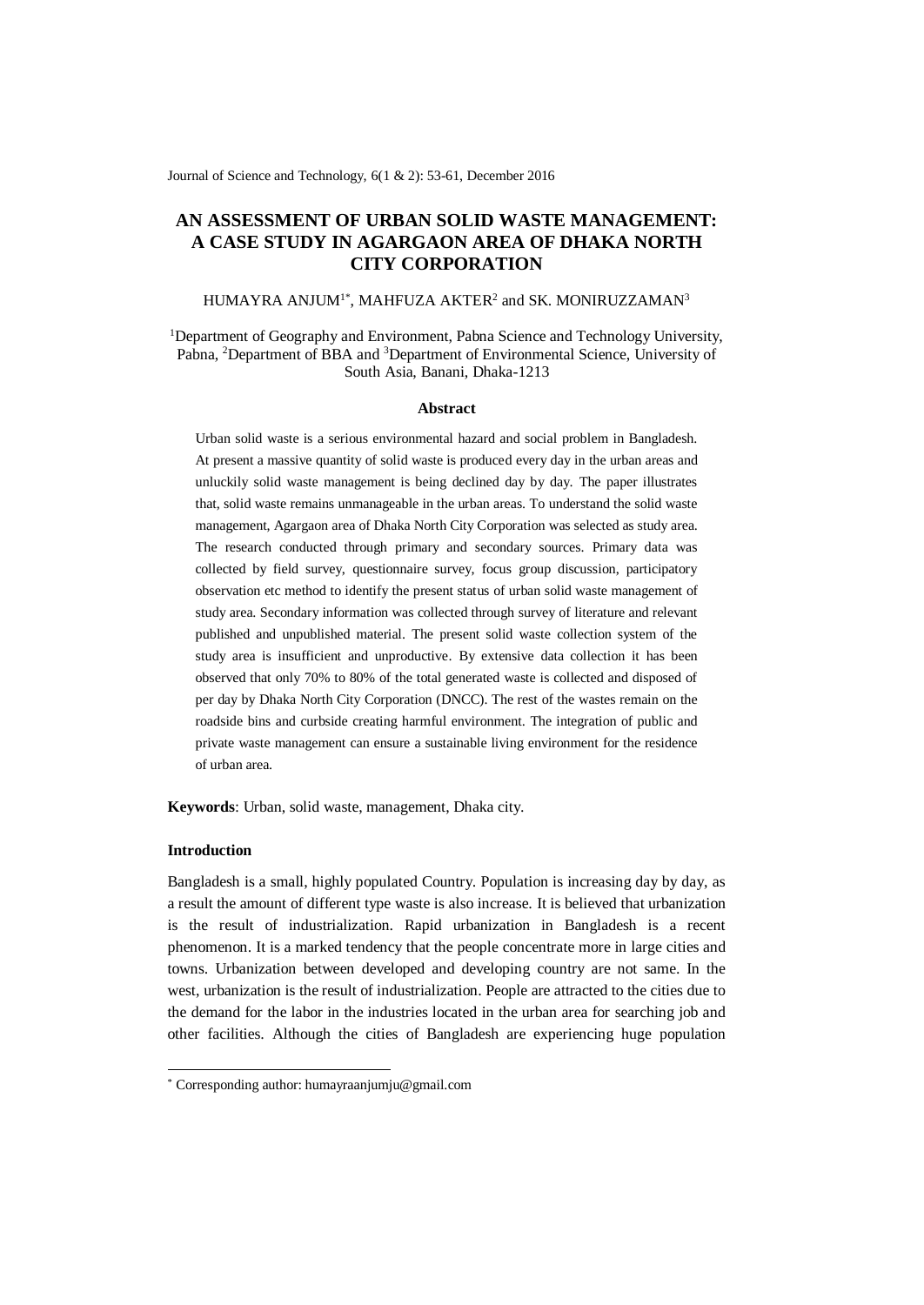influx from the rural areas, the level of urbanization is very low. Only about 23.5 percent of the total population live in the urban center's (BBC, 2013). More than four thousand metric ton waste is produced daily in Dhaka city. The sources of waste in the city are industry, market, shopping mall, household, dust from road etc. Among this the amount of household waste is the most. Agargaon is mainly a residential area of Dhaka. Some offices are also located here. Mainly household type of waste is seen here. It is important to know about the type, amount and management of waste in residential area to save the people and environment from the bad effect of the waste. To know about the waste management, type of waste, and its bad effects this research work have been done in Agargaon. In countries like Bangladesh Urban solid wastes creates an incredible environmental hazard and social problem in city lives. A massive volume of solid waste is generated every day in the city areas and unfortunately solid waste management is being deteriorated day by day due to the limited resources in handling the increasing rate of generated waste (Enayetullah and Hashmi, 2006). Here in Bangladesh, in most cases wastes are disposed of only by land filling, a few resource recovery plants available in the country (Bhuiyan, 2010).The study was specially conduct-to identify the various sources and special pattern of solid wastes, to identify the existing problems in solid waste management, to explore a sustainable solution for solid waste management and to identify the activity this is taken for waste management by the DNCC and the people living there. The objective of research was to assessment of solid waste management: i) to identify the various sources and spatial pattern of solid wastes ii) to identify the existing problems in solid waste management, iii) to explore a sustainable solution for solid waste management, and iv) to identify the activity this is taken for waste management by the DNCC and the people living there.

### **Materials and Methods**

#### *Study Area*

The research study area is Agargaon (ward No: 28). The official name of Agargaon is Shere Bangla Nagar. The ward number of Agargaon is 40 and postal coed is 1207. It is situated under Mohammadpur than of Dhaka North City Corporation (DNCC).

### *Data Collection and Analysis*

In this research work the necessary data and information were collected from two sources such as: (A) Primary and (B) Secondary Sources. The Methodology of the research study includes empirical field observation and field level data collection through the interview, questionnaire survey, field survey. A series of survey were conducted in order to collect information from the primary sources. The field level data are collected by questionnaire survey (50 participators), field observation and interview. Statistical techniques was performed by computer based programmed to show the chart, graphs and table. After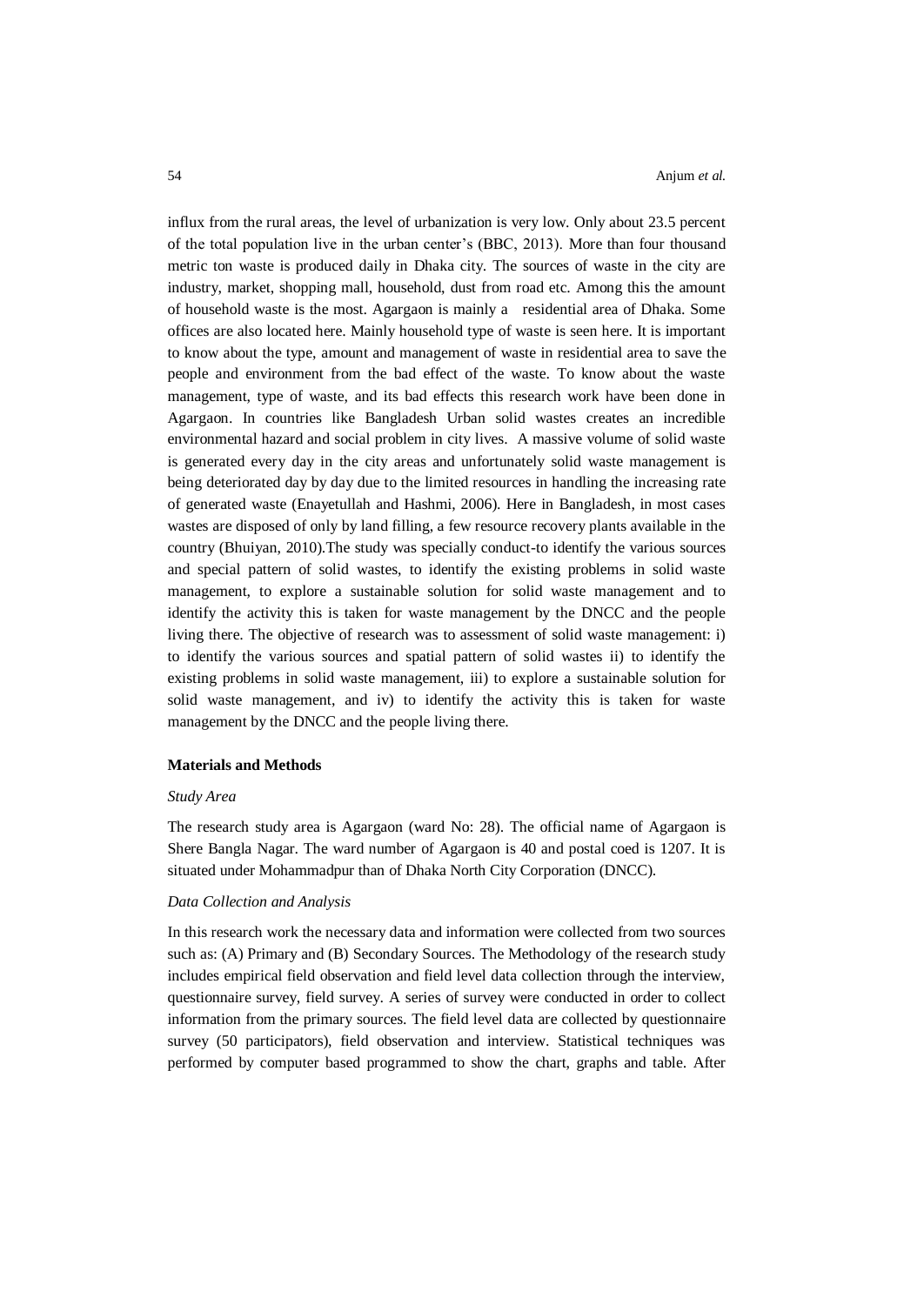collecting, data a various techniques was processed manually and by using computer to manipulate data.

## **Results and Discussion**

In the urban area most of the solid waste comes from household, industry, market and hospital sources. But the amount of household wastes is high from the other sources of solid wastes because the research area is mainly residential area. That's why wastes of this area mostly come from household. After observation it is seen that different types of wastes produce in house and the amount of wastes are deepened on the number of family member. By observing dissimilar types and amount of household waste, waste management of the research area has been done in this research.



# **Fig. 1.** Location of study area in Dhaka north city corporation.

*Sources of solid wastes*: Varieties of solid wastes are produced from various sources. The main sources are given in Table 1.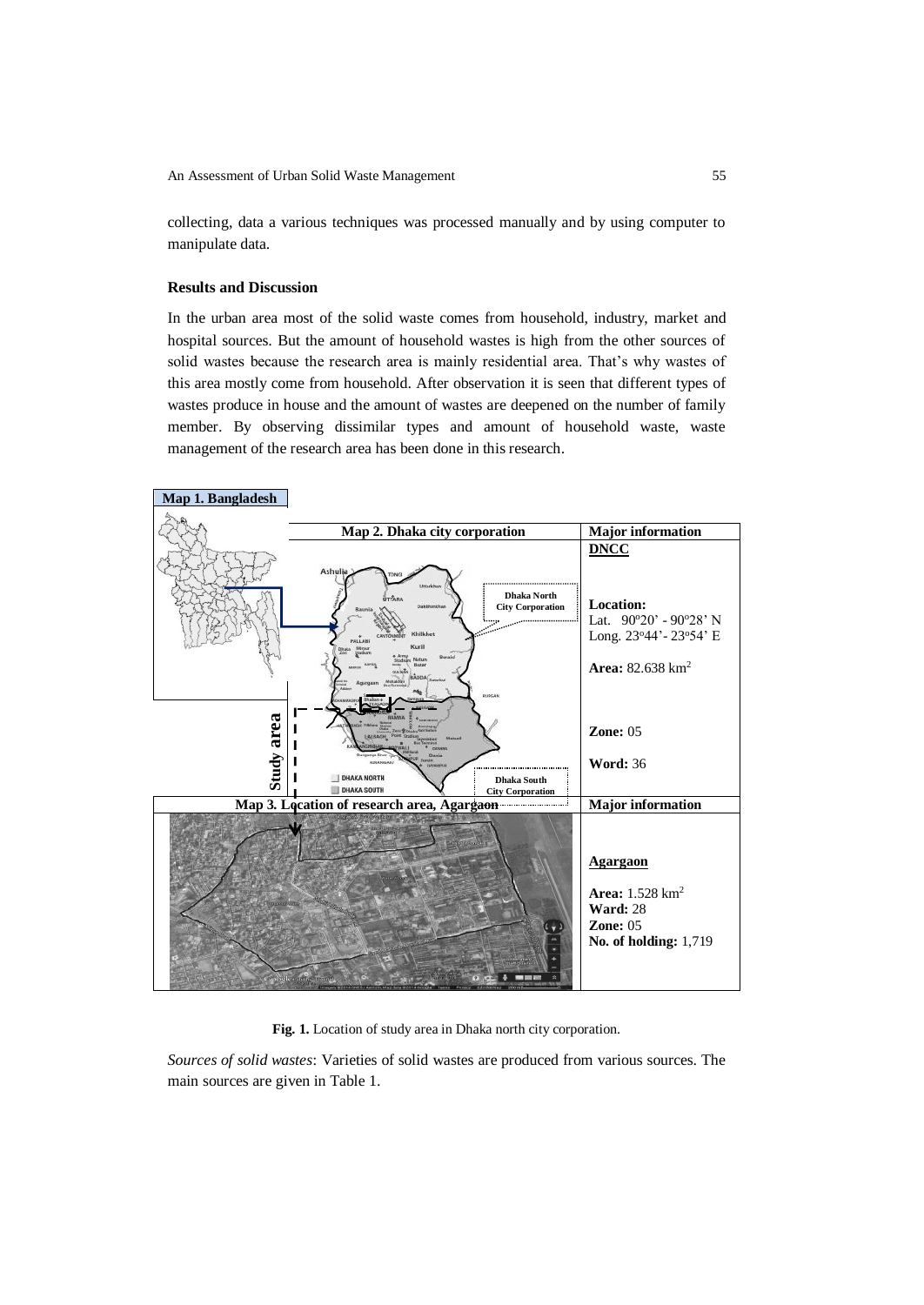56 Anjum *et al.*

| <b>Sources</b> | <b>Wastes type</b>                                                         |
|----------------|----------------------------------------------------------------------------|
| Household      | Food waste, paper, grass, polythene bags, cloths, tin pots etc.            |
| Industrial     | Chemical, tin, wood, plastic, paper, rubber etc.                           |
| Commercial     | Paper, polythene bags, food wastes etc.                                    |
| Agricultural   | Garden wastes, poultry wastes, dairy wastes etc.                           |
| Construction   | Bricks, road, tin, glass, wood, hardboard, broken buildings materials etc. |
| Transportation | Residues of transported materials, dirt, dust, food waste etc.             |
| Medical        | Cotton, paper, bottle, bandage, saline bags, needle etc.                   |
| Recreational   | Paper, food waste, grass, boxes etc.                                       |
| Educational    | Polythene, paper, food waste, ball pen, garden wastes etc.                 |
| Institutional  | Polythene, paper food waste, waste from laboratories etc.                  |

## **Table 1. Sources of solid wastes**

*Patterns of solid waste*: From the Fig.1, we can see that the amount of vegetable waste is greater than other. Vegetable waste contains 80%, scales of egg and fish contain 10%. Polythene/paper contains 6%, and other contains 4% of the total production of the wastes. This type of waste comes from kitchen. These wastes are produced regularly, because man uses this products every day to fulfill their needs.



**Fig. 2.** Different patterns of solid waste uses.

*Determining waste amount*: Everyday each family produces some wastes. It depends on number of family member. Each Family does not produce same types of wastes. By research it is seen that every family produce waste more than half kg. The amount of wastes produced by 50 families is given below:

| <b>Class</b>   | $500 - 1000g$ |     |     |     | 1000-1500g 1500-2000g 2000-2500g 2500-3000g 3000-3500g |    |
|----------------|---------------|-----|-----|-----|--------------------------------------------------------|----|
| Family No. 20  |               |     |     |     |                                                        |    |
| Percentage 40% |               | 22% | 18% | 10% | 6%                                                     | 4% |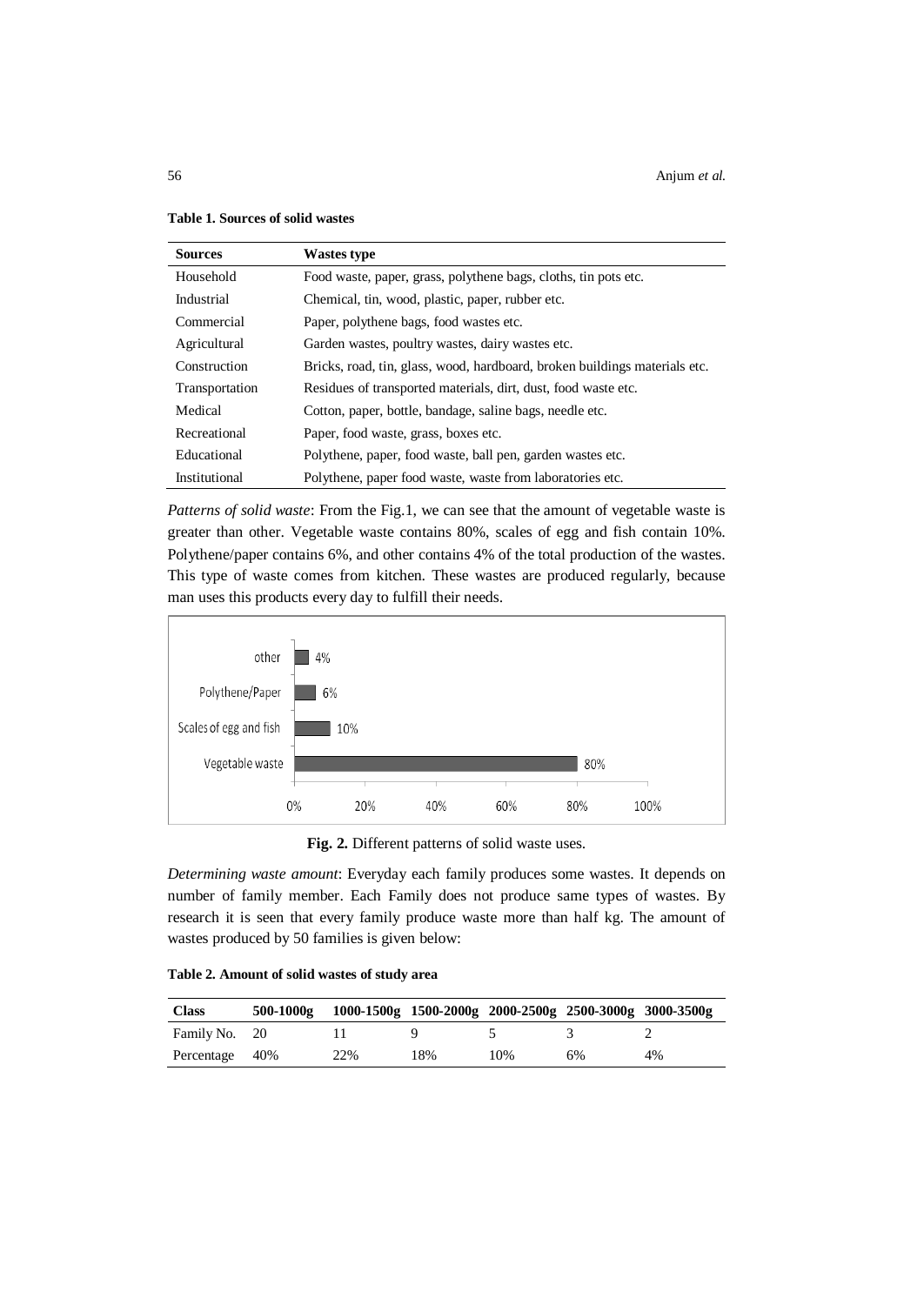From the table-02 it is seen that every family daily produce a fixed amount of wastes. Among them 40% family's wastes amount is 500-1000 gram. They are mainly small family. Their number of family member is 2-4. 22% family daily produces 1000-1500 gram wastes. 18% family daily produces 1500-2000 gram wastes. 10% family daily produces 2000-2500 gram wastes. 6% family daily produces 2500-3000 gram wastes. 4% family produces 3000-3500 gram wastes daily. The amount of wastes is high when family member is more and low when family member is less. From the table it is seen that the number of small family is more in the research area.



**Fig. 3.** Urban solid waste collection and management process.

*Solid waste management*: To keep an area especially residential area healthy and clean waste management is important. Healthy environment depends on proper waste system. The waste management of the research area is not well. Personal irresponsibility, lack of dustbins, lack of drains, lack of municipality attention etc. are responsible for this. Some people through their wastes side of road and wall, some through their wastes in front of dustbin or blank spaces in front of their house. These wastes create and spared bad smell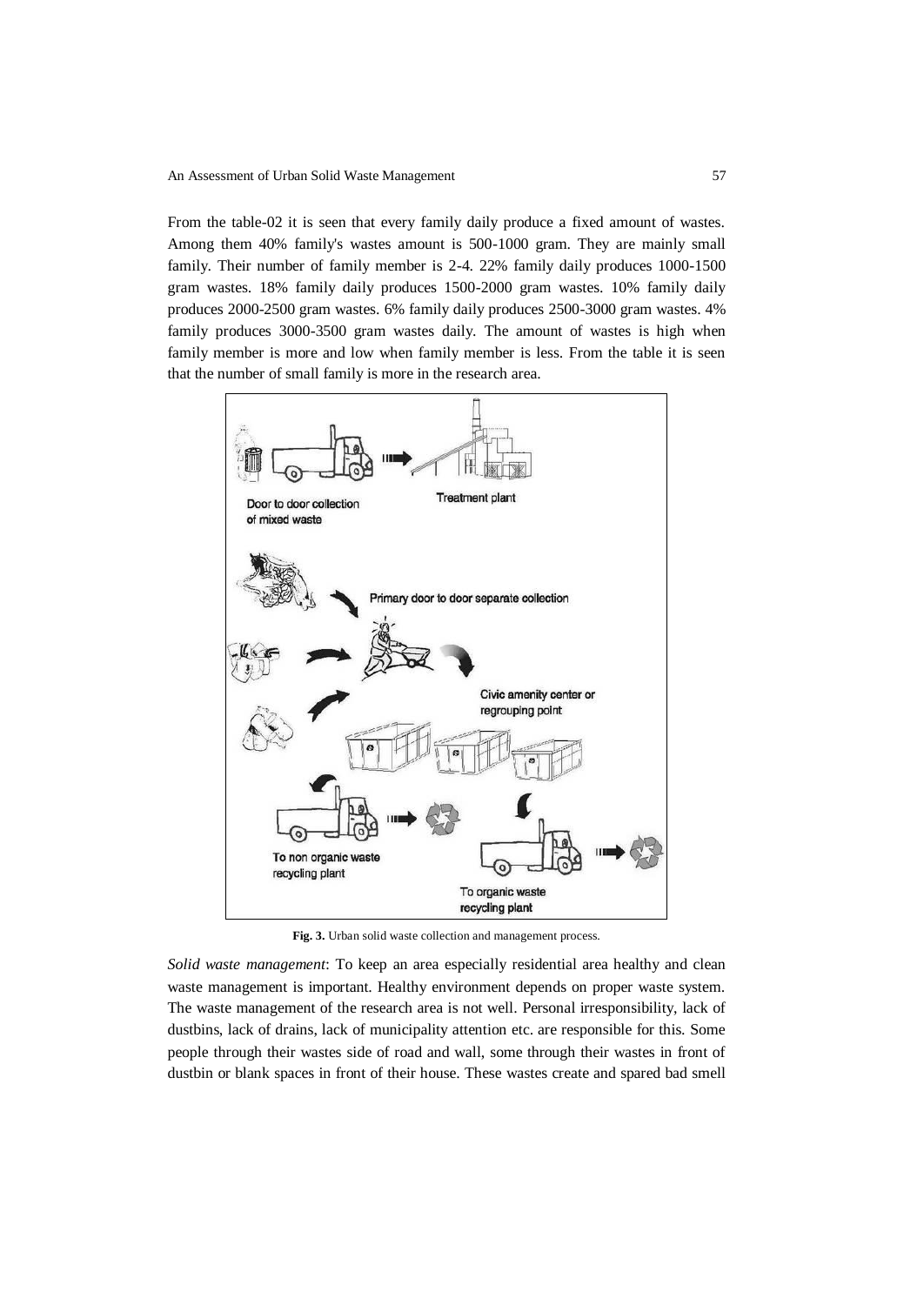and polluted the environment. The number of dustbin is not sufficient. As a result the dust bins are over filled. Some people deposit their wastes beside the dustbin. They scattered here and there. Not cleaning the dustbin in time also responsible for it.

*Number of family members*: From Table - 03it is seen that 10% families have 0-2 family members, 20% have 2-4 members, 46% have 4-6 members, 18% have 6-8 members, and 4% have 8-10 members. Small families are more in the research area.

**Table 3. Numbers of family members**

| Class          | $0 - 2$ | $2 - 4$ | 4-6 | 6-8 | $8 - 10$ |
|----------------|---------|---------|-----|-----|----------|
| Number         |         |         | 23  |     | ∸        |
| Percentage (%) | 10%     | 20%     | 46% | 18% | 4%       |

*Ownership of the house*: From Fig. 4, it is clear that most of the house (70%) of the research area is govt. quarter. Mainly govt. employs are lived there with their family. Some other families also live there by giving rent to the quarter holder.



**Fig. 4.** Ownership of the house.

*Waste throwing place*: From the Fig. 5, it is seen that 26% people throw their wastes in open places, 24% in road sides, and 40% in wastes collecting van, only 10% in dustbins. By observing the field it is seen that most of tl1e people through their wastes beside dustbins. Some wastes are throw comer of the house, some are beside the walls.



**Fig. 5.** Waste throwing place**.**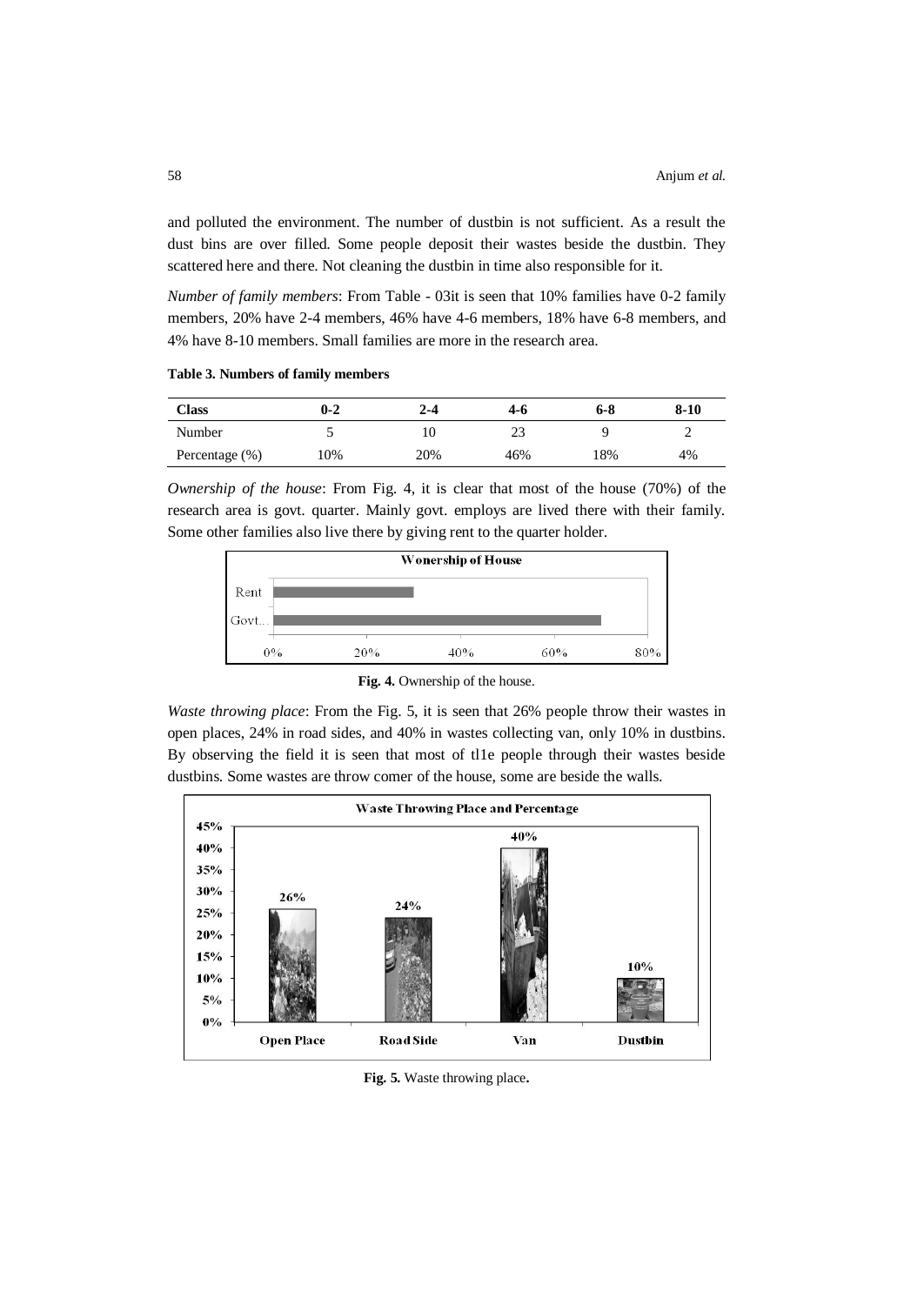*Period of waste replacing*: The 60% family of the research area replaced their wastes once in a day. Only 8% family replaced their waste twice in a week.

# **Table 4. Period of waste replacing**

| Period          | <b>Family Number</b> | Percentage $(\% )$ |
|-----------------|----------------------|--------------------|
| Once in a day   | 30                   | 60%                |
| Twice in a day  | 10                   | 20%                |
| Once in a week  | 6                    | 12%                |
| Twice in a week | 4                    | 8%                 |

*Problem Created by Solid Waste*: Some problems are created by wastes. 44% people of the research area said that bad smell is created from wastes which are a problem for them. Some other problem also created by wastes.

#### **Table 5. Problem created by solid waste**

| Problem          | <b>Number</b> | Percentage $(\% )$ |
|------------------|---------------|--------------------|
| <b>Illness</b>   | 10            | 20%                |
| <b>Bad Smell</b> | 22            | 44%                |
| Moving Problem   | 18            | 36%                |
| No Problem       | $\Omega$      | 0%                 |
| Total            | 50            | 100%               |

From the table 5 we can see that 20% people of the research area become ill because of wastes. 44% people face problem of bad smell, 36% moving problem for wastes. None a single person said that he/she does not face any problem for wastes. So it is clearer from the table that the waste management system of the research area is not good and acceptable.

# *Public response about solid waste management*

The 76% people of the research area are not satisfied with the waste management of the area. So the solid waste management of the research area is not satisfactory.

|  |  |  |  |  |  | Table 6. Public response about solid waste management |
|--|--|--|--|--|--|-------------------------------------------------------|
|--|--|--|--|--|--|-------------------------------------------------------|

| Response         | <b>Number</b> | Percentage $(\% )$ |
|------------------|---------------|--------------------|
| Satisfied        | C             | 10%                |
| Dissatisfied     | 38            | 76%                |
| Medium Satisfied | 7             | 14%                |
| Total            | 50            | 100%               |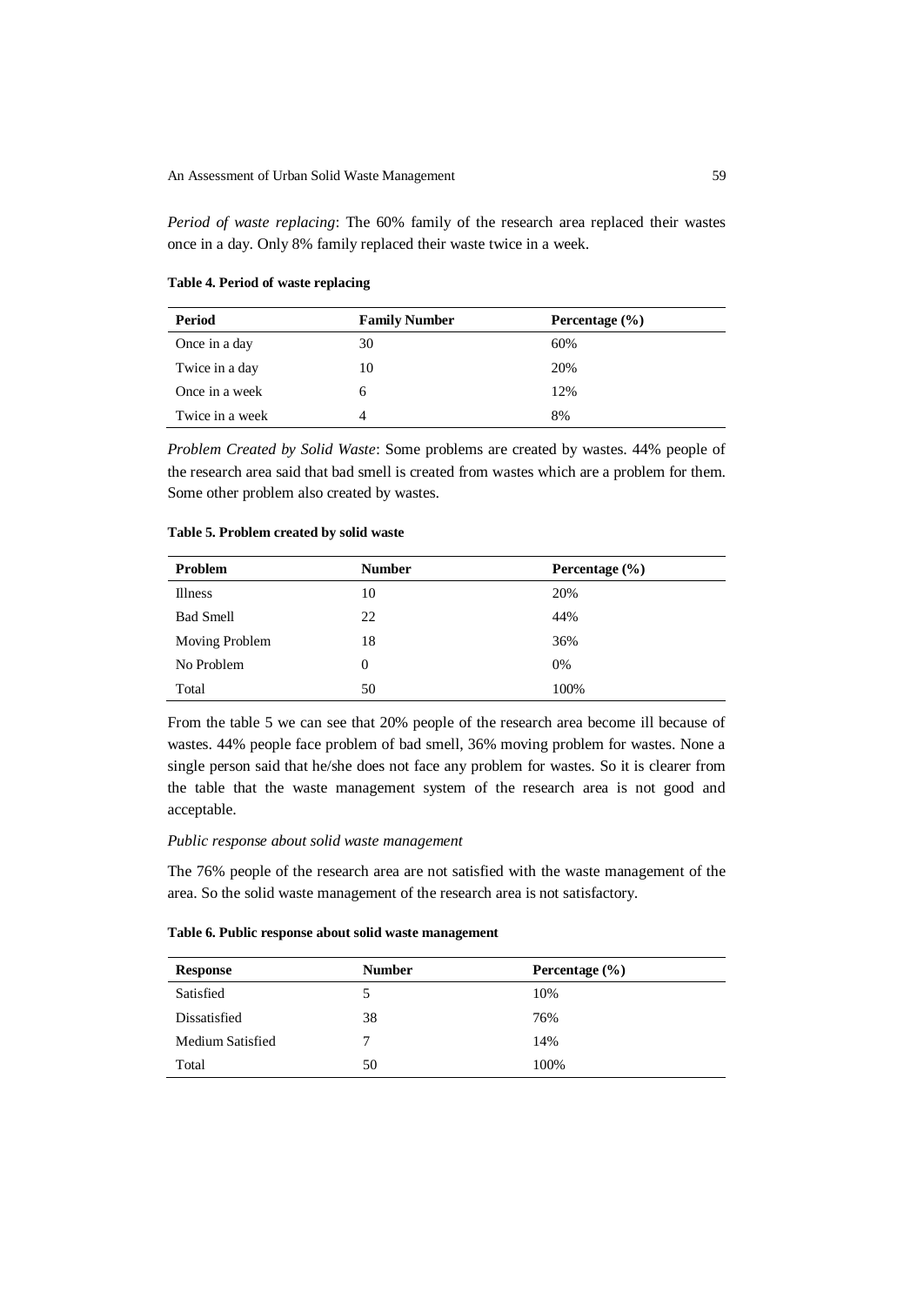From the Table 6 we can see that 10% people of the research area are satisfied with the solid waste management of the area, 14% are medium satisfied, 76% are not satisfied. So the solid waste management of the research area is not good.

*Effect of solid waste*: Agargaon is a residential area. Only 10% people throw their waste in dustbin. But most of them not throw waste in dustbin, they throw beside the dustbin. The 50% people throw waste here and there. These wastes create bad smell and other problem. The 20% people face illness because of it. In the waste there is polythene in huge amount. They are not composing. As a result soil quality is affected. This waste also polluted the environment; especially it is responsible for air pollution. The number of drains in the research area is not enough. Sometimes because of waste throwing they get blocked. In rainy season this solid waste washed by rain and comes to the road. It created moving problem, and also polluted the environment. The 50% people of the research area throw their waste in open places, road side, beside the walls etc. It creates bad smell and spread diseases. The municipality didn't take steps for management of this waste. The number of dustbin is not enough. There are some waste collecting van arranged by the people of the area collecting the wastes from the house and throw them into fixed place. People using these vans pay money monthly. The 40% people tl1row their waste in these vans. The place where these vans deposit their waste is not cleaned regularly. So it also polluted environment and create problem for the people. The people of the research area are not concern about their waste management. The 74% people of the research area didn't know about the waste replacing of their area. Without the help of municipality it is not possible for the people of the research area to management these waste properly. As a result of this people and environment of the area are facing long and short term problems.

# **Conclusion**

Different types of waste are produced in residential area. If these wastes are not managed properly it creates problems for both man and environment. Waste management should be developed by increasing the number of dustbins, manpower, financial support, help of municipality with more consciousness then the management of waste will good and the environment will also good which is better for all of us. From the survey of the research area it's clear that most of the people of this area are not conscious about wastes management and the effect of these wastes on man and environment. The main problem in the research area is lack of enough dustbins. As a result people through their waste outside of the dustbin, road side, open places which creates many health and environment problems. To make the waste management properly in the study area can be taken increase the number of dustbins, drainage system should be developed, municipality should be taken steps for waste management, man power should be increase for proper management of waste, place where the waste collecting vans throw their waste should be cleaned to concerned the people about the bad effect of waste.